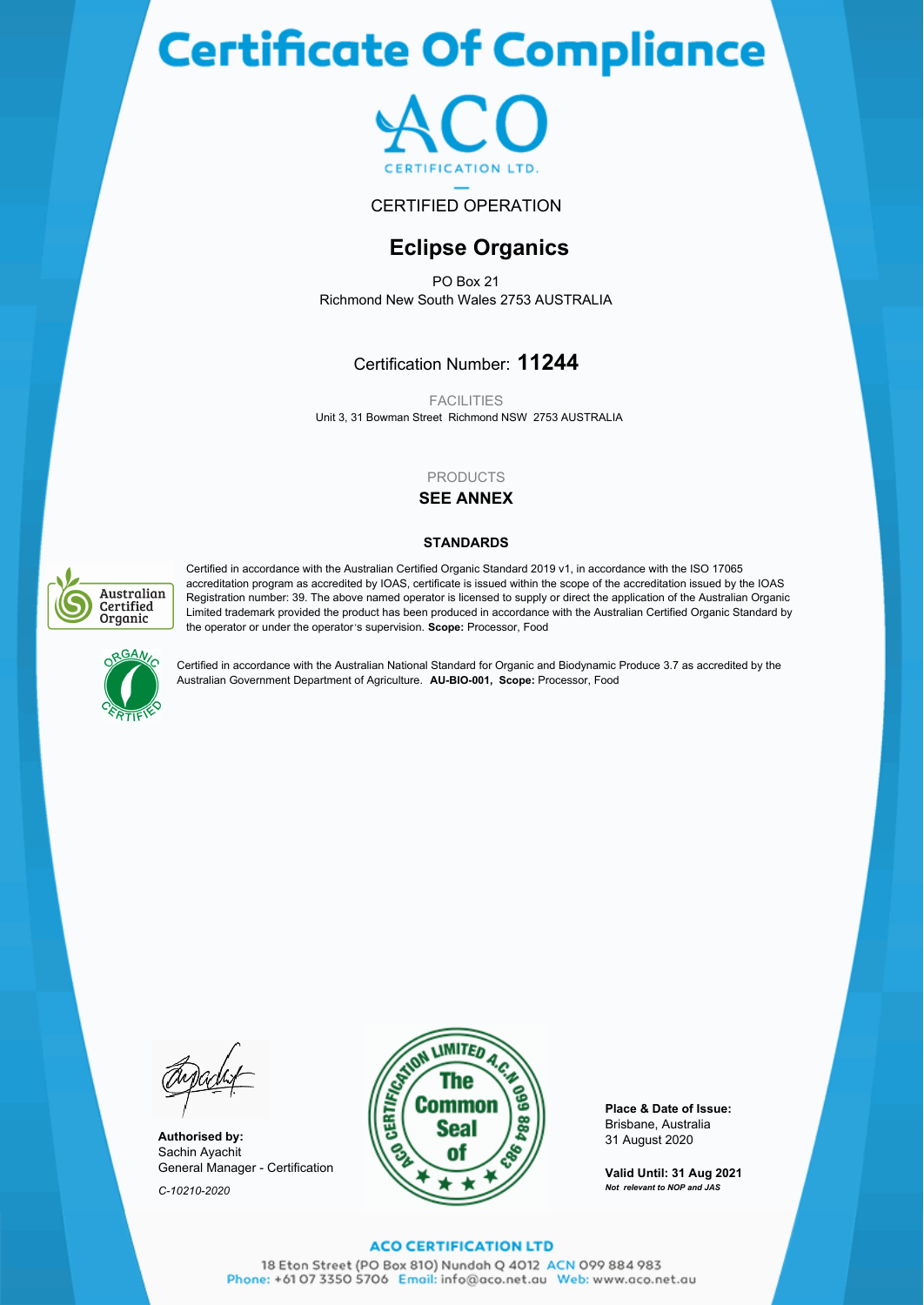

Company name and address:

**Eclipse Organics PO Box 21 Richmond New South Wales 2753 AUSTRALIA**

Certification number: **11244**

The certificate and annex remains property of ACO Certification Ltd and can be withdrawn in case of changes or termination. This annex is only valid when presented with a valid certificate number corresponding as noted on this annex.

| <b>Product name</b>                | Group                  | <b>Services</b>                | <b>Brands</b>           | <b>Status</b>     |
|------------------------------------|------------------------|--------------------------------|-------------------------|-------------------|
| ABC Nut Mix, Whole                 | Seed & Cereal Products | <b>ACOS. National Standard</b> | <b>Eclipse Organics</b> | 100% Organic      |
| Allspice, Whole                    | Herbs & Spices         | ACOS, National Standard        | <b>Eclipse Organics</b> | 100% Organic      |
| Almond. Blanched Flaked            | Seed & Cereal Products | ACOS, National Standard        | <b>Eclipse Organics</b> | 100% Organic      |
| Almonds, Meal                      | Seed & Cereal Products | ACOS, National Standard        | <b>Eclipse Organics</b> | 100% Organic      |
| Almonds, Raw Whole                 | Seed & Cereal Products | ACOS, National Standard        | <b>Eclipse Organics</b> | 100% Organic      |
| Almonds, Raw Whole AU              | Seed & Cereal Products | ACOS, National Standard        | <b>Eclipse Organics</b> | 100% Organic      |
| Aloe Vera, Dried Powder<br>200:1   | Vegetables             | ACOS, National Standard        | <b>Eclipse Organics</b> | 100% Organic      |
| Amaranth                           | Seed & Cereal Products | <b>ACOS. National Standard</b> | <b>Eclipse Organics</b> | 100% Organic      |
| Amaranth, Flour                    | Seed & Cereal Products | ACOS, National Standard        | <b>Eclipse Organics</b> | 100% Organic      |
| Amaranth, Puffs                    | Seed & Cereal Products | ACOS, National Standard        | <b>Eclipse Organics</b> | 100% Organic      |
| Amaranth, Rolled - Flaked          | Seed & Cereal Products | ACOS, National Standard        | <b>Eclipse Organics</b> | 100% Organic      |
| Aniseed, Dried                     | Herbs & Spices         | ACOS, National Standard        | <b>Eclipse Organics</b> | 100% Organic      |
| Apple, Dried Rings                 | Fruit                  | ACOS, National Standard        | <b>Eclipse Organics</b> | 100% Organic      |
| Apple, Dry Diced                   | Fruit                  | ACOS, National Standard        | <b>Eclipse Organics</b> | 100% Organic      |
| Apricot, Dried Diced               | Fruit                  | ACOS, National Standard        | <b>Eclipse Organics</b> | 100% Organic      |
| Apricot, Dried Whole               | Fruit                  | ACOS, National Standard        | <b>Eclipse Organics</b> | Certified Organic |
| <b>Arrowroot Powder</b>            | Vegetables             | ACOS, National Standard        | <b>Eclipse Organics</b> | 100% Organic      |
| Aussie 5 Grain, Rolled -<br>Flaked | Seed & Cereal Products | ACOS, National Standard        | <b>Eclipse Organics</b> | 100% Organic      |
| Azuki Beans                        | Seed & Cereal Products | ACOS, National Standard        | <b>Eclipse Organics</b> | 100% Organic      |
| Banana, Dried Coins                | Fruit                  | ACOS, National Standard        | <b>Eclipse Organics</b> | 100% Organic      |
| Barley, Grass Powder               | Vegetables             | ACOS, National Standard        | <b>Eclipse Organics</b> | 100% Organic      |
| Barley, Pearled<br>Wholegrain      | Seed & Cereal Products | ACOS, National Standard        | <b>Eclipse Organics</b> | 100% Organic      |
| Barley, Whole Grains               | Seed & Cereal Products | ACOS, National Standard        | <b>Eclipse Organics</b> | 100% Organic      |

18 Eton Street (PO Box 810) Nundah Q 4012 ACN 099 884 983 Phone: +61 07 3350 5706 Email: info@aco.net.au Web: www.aco.net.au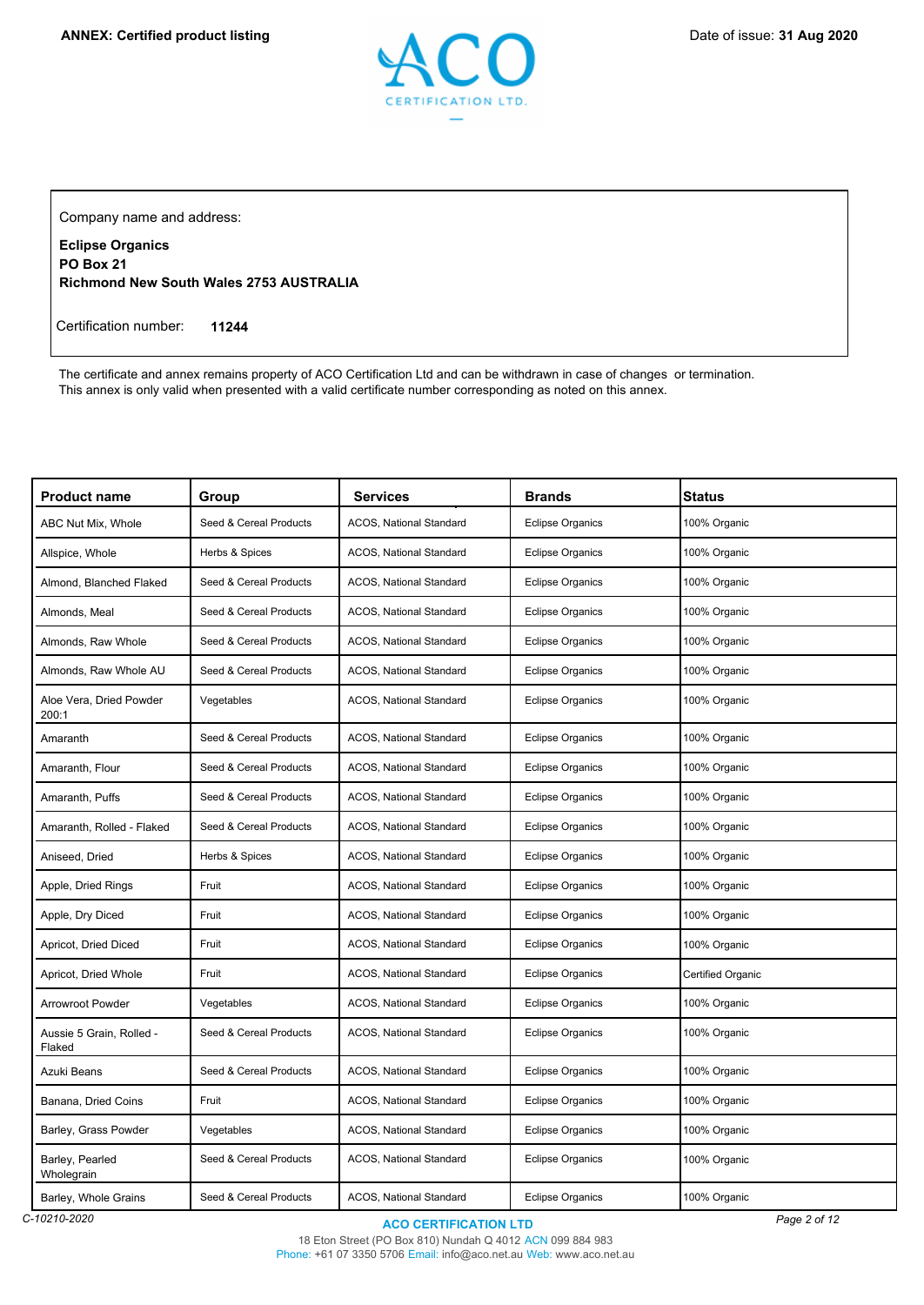| <b>Product name</b>                                              | Group                     | Services                | <b>Brands</b>           | <b>Status</b>            |
|------------------------------------------------------------------|---------------------------|-------------------------|-------------------------|--------------------------|
| Barley, Wholegrain Rolled<br>Flaked                              | Seed & Cereal Products    | ACOS, National Standard | <b>Eclipse Organics</b> | 100% Organic             |
| Bars - Fruit, Nut, Seed,<br>Confectionary & Muesli               | Ready-to-eat & Snacks     | ACOS, National Standard | <b>Eclipse Organics</b> | 100% Organic             |
| Basil, Leaf                                                      | Herbs & Spices            | ACOS, National Standard | <b>Eclipse Organics</b> | 100% Organic             |
| Bay Leaves, Whole                                                | Herbs & Spices            | ACOS, National Standard | <b>Eclipse Organics</b> | 100% Organic             |
| Beetroot, Dried Powder                                           | Vegetables                | ACOS, National Standard | <b>Eclipse Organics</b> | 100% Organic             |
| Berries, Mixed                                                   | Fruit                     | ACOS, National Standard | <b>Eclipse Organics</b> | 100% Organic             |
| Besan, Flour                                                     | Seed & Cereal Products    | ACOS, National Standard | <b>Eclipse Organics</b> | 100% Organic             |
| Big Bold Nut Mix, Whole                                          | Seed & Cereal Products    | ACOS, National Standard | <b>Eclipse Organics</b> | 100% Organic             |
| <b>Black Beans</b>                                               | Seed & Cereal Products    | ACOS, National Standard | <b>Eclipse Organics</b> | 100% Organic             |
| Blackeye Beans, Dried<br>Whole                                   | Seed & Cereal Products    | ACOS, National Standard | <b>Eclipse Organics</b> | 100% Organic             |
| Blueberries, Dried Whole                                         | Fruit                     | ACOS, National Standard | <b>Eclipse Organics</b> | <b>Certified Organic</b> |
| <b>Borlotti Beans</b>                                            | Seed & Cereal Products    | ACOS, National Standard | <b>Eclipse Organics</b> | 100% Organic             |
| Brazil Nuts, Kernels<br>Whole                                    | Seed & Cereal Products    | ACOS, National Standard | <b>Eclipse Organics</b> | 100% Organic             |
| Buckwheat, Flour                                                 | Seed & Cereal Products    | ACOS, National Standard | <b>Eclipse Organics</b> | 100% Organic             |
| Buckwheat, Hulled                                                | Seed & Cereal Products    | ACOS, National Standard | <b>Eclipse Organics</b> | 100% Organic             |
| Buckwheat, Puffs                                                 | Seed & Cereal Products    | ACOS, National Standard | <b>Eclipse Organics</b> | 100% Organic             |
| Cacao, Nibs                                                      | <b>Processed Products</b> | ACOS, National Standard | <b>Eclipse Organics</b> | 100% Organic             |
| Cacao, Raw Powder                                                | <b>Processed Products</b> | ACOS, National Standard | <b>Eclipse Organics</b> | 100% Organic             |
| Cacao, Walnut & Goji<br>Berry Bar                                | Ready-to-eat & Snacks     | ACOS, National Standard | <b>Eclipse Organics</b> | 100% Organic             |
| Camomile, Dried Flower                                           | Tea and coffee            | ACOS, National Standard | <b>Eclipse Organics</b> | 100% Organic             |
| <b>Cannellini Beans</b>                                          | Seed & Cereal Products    | ACOS, National Standard | <b>Eclipse Organics</b> | 100% Organic             |
| Caraway, Seed Whole                                              | Herbs & Spices            | ACOS, National Standard | Eclipse Organics        | 100% Organic             |
| Cardamom Pod, Whole                                              | Herbs & Spices            | ACOS, National Standard | <b>Eclipse Organics</b> | 100% Organic             |
| Cardamom Seeds                                                   | Herbs & Spices            | ACOS, National Standard | <b>Eclipse Organics</b> | 100% Organic             |
| Cardamom, Seed Powder                                            | Herbs & Spices            | ACOS, National Standard | <b>Eclipse Organics</b> | 100% Organic             |
| Cashew Butter, Roasted                                           | <b>Processed Products</b> | ACOS, National Standard | <b>Eclipse Organics</b> | 100% Organic             |
| Cashews, Raw Whole                                               | Seed & Cereal Products    | ACOS, National Standard | <b>Eclipse Organics</b> | 100% Organic             |
| Cayenne Pepper, Powder                                           | Herbs & Spices            | ACOS, National Standard | <b>Eclipse Organics</b> | 100% Organic             |
| Celery Seed, Whole                                               | Herbs & Spices            | ACOS, National Standard | <b>Eclipse Organics</b> | 100% Organic             |
| Cereals, Grains, Dried<br>Fruit, Seeds & Nuts &<br><b>Blends</b> | Seed & Cereal Products    | ACOS, National Standard | <b>Eclipse Organics</b> | 100% Organic             |
| Chai, Black with Goji                                            | Tea and coffee            | ACOS, National Standard | <b>Eclipse Organics</b> | Certified Organic        |
| Chai, Loose Leaf White<br>Tea                                    | Tea and coffee            | ACOS, National Standard | <b>Eclipse Organics</b> | Certified Organic        |
| Channa Dhal, dehulled<br>split                                   | Seed & Cereal Products    | ACOS, National Standard | <b>Eclipse Organics</b> | 100% Organic             |
| Cherry, Sour                                                     | Fruit                     | ACOS, National Standard | <b>Eclipse Organics</b> | 100% Organic             |
| Chia Seeds, Whole Black                                          | Seed & Cereal Products    | ACOS, National Standard | <b>Eclipse Organics</b> | 100% Organic             |
| Chickpeas                                                        | Seed & Cereal Products    | ACOS, National Standard | <b>Eclipse Organics</b> | 100% Organic             |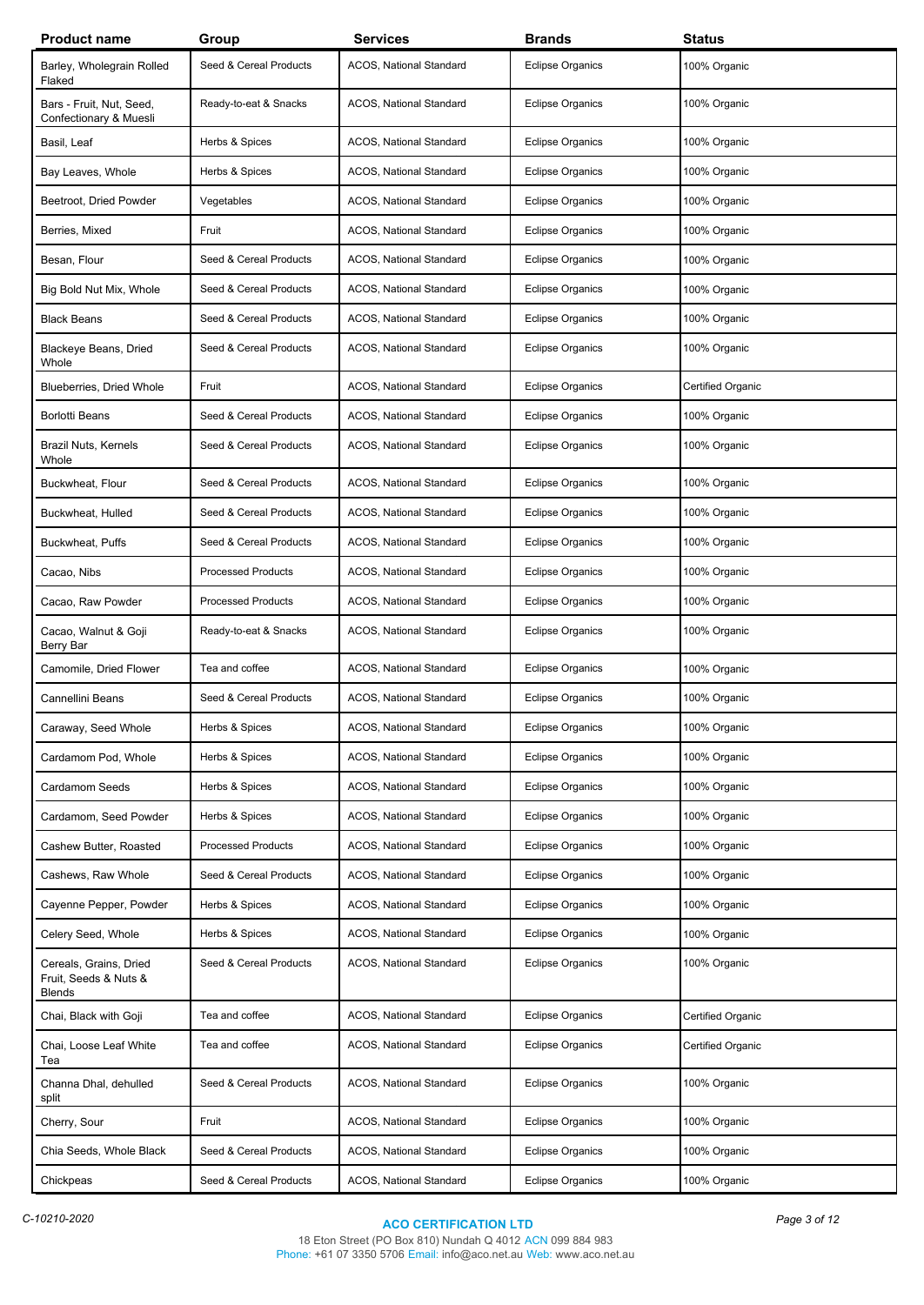| <b>Product name</b>                                     | Group                  | <b>Services</b>                | <b>Brands</b>           | <b>Status</b>     |
|---------------------------------------------------------|------------------------|--------------------------------|-------------------------|-------------------|
| Chilli, Dried Powder                                    | Herbs & Spices         | ACOS, National Standard        | <b>Eclipse Organics</b> | 100% Organic      |
| Chilli, Flakes                                          | Herbs & Spices         | ACOS, National Standard        | <b>Eclipse Organics</b> | 100% Organic      |
| Chilli, Whole                                           | Herbs & Spices         | ACOS, National Standard        | <b>Eclipse Organics</b> | 100% Organic      |
| Chis Seeds, Whole Black                                 | Seed & Cereal Products | ACOS, National Standard        | <b>Eclipse Organics</b> | 100% Organic      |
| Chlorella, Powder                                       | Vegetables             | ACOS, National Standard        | <b>Eclipse Organics</b> | 100% Organic      |
| Cinnamon, Quills                                        | Herbs & Spices         | ACOS, National Standard        | <b>Eclipse Organics</b> | 100% Organic      |
| Cinnamon, True Powder                                   | Herbs & Spices         | ACOS, National Standard        | <b>Eclipse Organics</b> | 100% Organic      |
| Clove, Bud Whole                                        | Herbs & Spices         | ACOS, National Standard        | <b>Eclipse Organics</b> | 100% Organic      |
| Coconut Oil                                             | Fats and oils          | ACOS, National Standard        | <b>Eclipse Organics</b> | 100% Organic      |
| Coconut Sugar                                           | Sweeteners & Flavours  | ACOS, National Standard        | <b>Eclipse Organics</b> | 100% Organic      |
| Coconut, Desicated                                      | Seed & Cereal Products | ACOS, National Standard        | <b>Eclipse Organics</b> | 100% Organic      |
| Coconut, Flakes                                         | Seed & Cereal Products | ACOS, National Standard        | <b>Eclipse Organics</b> | 100% Organic      |
| Coconut, Flour                                          | Seed & Cereal Products | ACOS, National Standard        | <b>Eclipse Organics</b> | 100% Organic      |
| Coconut, Shredded                                       | Seed & Cereal Products | ACOS, National Standard        | <b>Eclipse Organics</b> | 100% Organic      |
| Coriander, Leaf                                         | Herbs & Spices         | ACOS, National Standard        | <b>Eclipse Organics</b> | 100% Organic      |
| Coriander, Seed Powder                                  | Herbs & Spices         | ACOS, National Standard        | <b>Eclipse Organics</b> | 100% Organic      |
| Coriander, Seed Whole                                   | Herbs & Spices         | ACOS, National Standard        | <b>Eclipse Organics</b> | 100% Organic      |
| Corn Meal                                               | Seed & Cereal Products | ACOS, National Standard        | <b>Eclipse Organics</b> | 100% Organic      |
| Corn, Popcorn                                           | Seed & Cereal Products | ACOS, National Standard        | <b>Eclipse Organics</b> | 100% Organic      |
| Corn, Wholegrain Flakes                                 | Seed & Cereal Products | ACOS, National Standard        | <b>Eclipse Organics</b> | 100% Organic      |
| Couscous, Wholegrain<br>Wheat                           | Seed & Cereal Products | ACOS, National Standard        | <b>Eclipse Organics</b> | 100% Organic      |
| Cranberries, Dried                                      | Fruit                  | ACOS, National Standard        | <b>Eclipse Organics</b> | Certified Organic |
| Cumin, Seed Powder                                      | Herbs & Spices         | <b>ACOS, National Standard</b> | <b>Eclipse Organics</b> | 100% Organic      |
| Cumin, Seed Whole                                       | Herbs & Spices         | ACOS, National Standard        | <b>Eclipse Organics</b> | 100% Organic      |
| Currants, Dried Whole                                   | Fruit                  | ACOS, National Standard        | <b>Eclipse Organics</b> | Certified Organic |
| <b>Curry Leaves</b>                                     | Herbs & Spices         | ACOS, National Standard        | <b>Eclipse Organics</b> | 100% Organic      |
| Curry, Sweet Indian<br>Powder                           | Herbs & Spices         | ACOS, National Standard        | <b>Eclipse Organics</b> | 100% Organic      |
| Date, Diced                                             | Fruit                  | ACOS, National Standard        | <b>Eclipse Organics</b> | 100% Organic      |
| Dates, Dried Whole Pitted                               | Fruit                  | ACOS, National Standard        | <b>Eclipse Organics</b> | 100% Organic      |
| Dates, Whole Medjool                                    | Fruit                  | ACOS, National Standard        | <b>Eclipse Organics</b> | 100% Organic      |
| Dates, Whole Pitted<br>Degelet nour                     | Fruit                  | ACOS, National Standard        | <b>Eclipse Organics</b> | 100% Organic      |
| Digestive Soother, Loose<br>Leaf Tea Bland              | Tea and coffee         | ACOS, National Standard        | <b>Eclipse Organics</b> | Certified Organic |
| Dill, Seed Whole                                        | Herbs & Spices         | ACOS, National Standard        | <b>Eclipse Organics</b> | 100% Organic      |
| Dukkah, Macadamia with<br>Wattle Seed & Lemon<br>Myrtle | Herbs & Spices         | ACOS, National Standard        | <b>Eclipse Organics</b> | 100% Organic      |
| Dukkah, Peppered<br>Hazelnut & Cumin                    | Herbs & Spices         | ACOS, National Standard        | <b>Eclipse Organics</b> | 100% Organic      |
| Eclipse 5 Grain Cereal,<br>Wholegrain Rolled Flaked     | Seed & Cereal Products | ACOS, National Standard        | <b>Eclipse Organics</b> | 100% Organic      |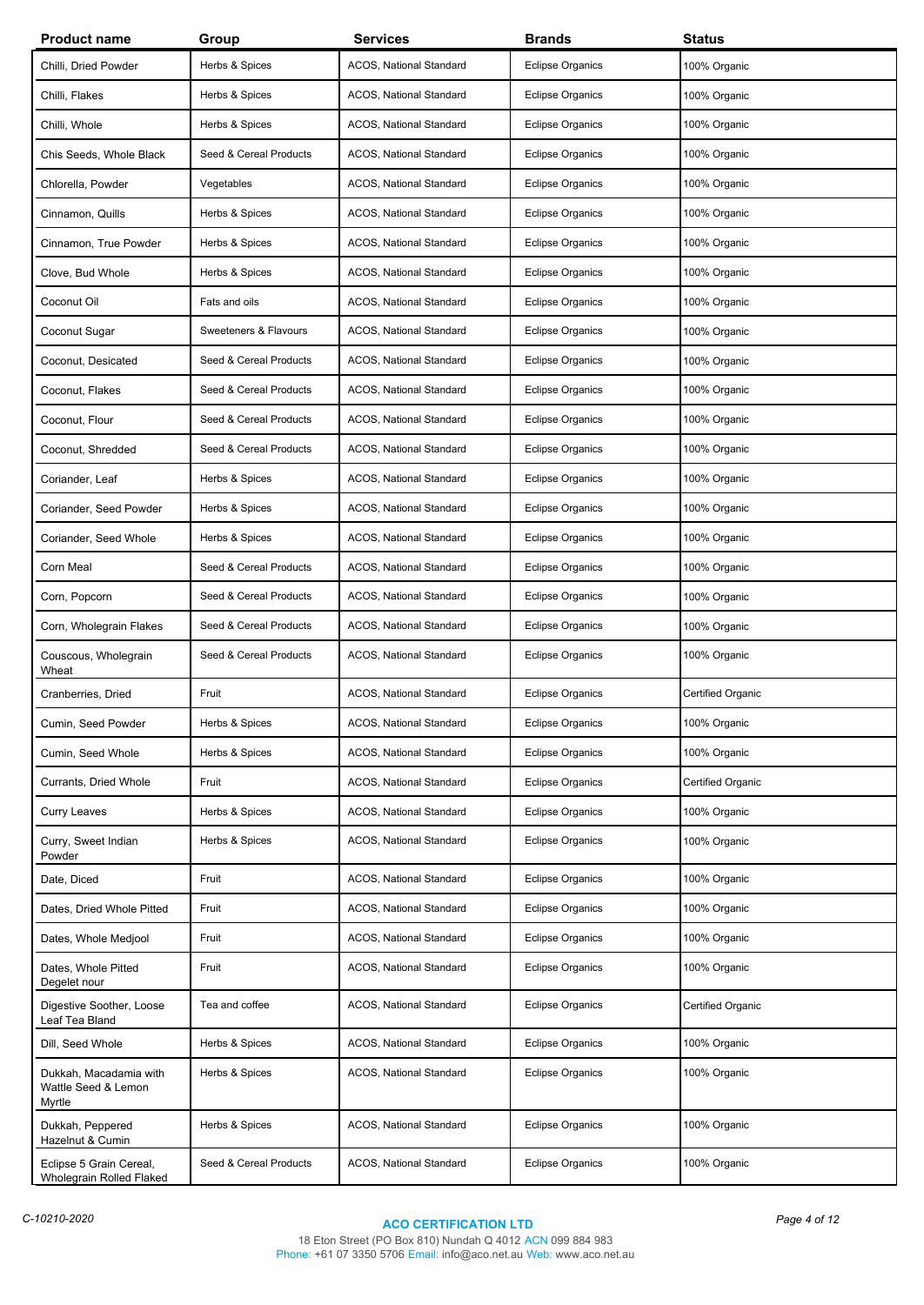| <b>Product name</b>                                        | Group                  | Services                | <b>Brands</b>           | <b>Status</b>     |
|------------------------------------------------------------|------------------------|-------------------------|-------------------------|-------------------|
| Fennel, Seed Whole                                         | Herbs & Spices         | ACOS, National Standard | <b>Eclipse Organics</b> | 100% Organic      |
| Fenugreek, Whole Seed                                      | Herbs & Spices         | ACOS, National Standard | <b>Eclipse Organics</b> | 100% Organic      |
| FIBRESIL(TM) - Everyday<br>- Forest Berry                  | Formulated foods       | ACOS, National Standard |                         | Certified Organic |
| FIBRESIL(TM) - Everyday<br>- Lemon Lime                    | Formulated foods       | ACOS, National Standard |                         | Certified Organic |
| FIBRESIL(TM) - Everyday<br>- Natural Vanilla               | Formulated foods       | ACOS, National Standard |                         | 100% Organic      |
| FIBRESIL(TM) - Everyday<br><b>Tropical Punch</b>           | Formulated foods       | ACOS, National Standard |                         | Certified Organic |
| FIBRESIL(TM) - Organic<br>High Fibre Drinking<br>Chocolate | Formulated foods       | ACOS, National Standard | FIBRESIL(TM)            | 100% Organic      |
| FIBRESIL(TM) - Organic<br><b>High Fibre Sweetner</b>       | Formulated foods       | ACOS, National Standard |                         | 100% Organic      |
| FIBRESIL(TM) Prebiotic<br>Supergreens                      | Formulated foods       | ACOS, National Standard |                         | 100% Organic      |
| Figs, Dried Whole                                          | Fruit                  | ACOS, National Standard | <b>Eclipse Organics</b> | Certified Organic |
| Flavour, Cacao Extract                                     | Sweeteners & Flavours  | ACOS, National Standard | <b>Eclipse Organics</b> | 100% Organic      |
| Flavour, Powder Berry                                      | Sweeteners & Flavours  | ACOS, National Standard | <b>Eclipse Organics</b> | 100% Organic      |
| Flavour, Powder Caramel                                    | Sweeteners & Flavours  | ACOS, National Standard | <b>Eclipse Organics</b> | 100% Organic      |
| Flavour, Powder French<br>Vanilla 3 Fold                   | Sweeteners & Flavours  | ACOS, National Standard | <b>Eclipse Organics</b> | 100% Organic      |
| Food Bar, Manuka Nut &<br>Cinnamon                         | Ready-to-eat & Snacks  | ACOS, National Standard | <b>Eclipse Organics</b> | Certified Organic |
| Food Bar, Raw Berry Ripe                                   | Ready-to-eat & Snacks  | ACOS, National Standard |                         | 100% Organic      |
| Food Bar, Raw Cacao &<br>Mint                              | Ready-to-eat & Snacks  | ACOS, National Standard |                         | Certified Organic |
| Food Bar, Raw Cacao<br>Orange Fudge                        | Ready-to-eat & Snacks  | ACOS, National Standard |                         | Certified Organic |
| Food Bar, Raw Chocolate<br><b>Brownie</b>                  | Ready-to-eat & Snacks  | ACOS, National Standard | <b>Eclipse Organics</b> | 100% Organic      |
| Four Bean Salad                                            | Seed & Cereal Products | ACOS, National Standard | <b>Eclipse Organics</b> | 100% Organic      |
| Galangal, Powder                                           | Herbs & Spices         | ACOS, National Standard | <b>Eclipse Organics</b> | 100% Organic      |
| Garam Masala, Powder<br>Bangali                            | Herbs & Spices         | ACOS, National Standard | <b>Eclipse Organics</b> | 100% Organic      |
| Garlic, Granules                                           | Herbs & Spices         | ACOS, National Standard | <b>Eclipse Organics</b> | 100% Organic      |
| Garlic, Powder                                             | Herbs & Spices         | ACOS, National Standard | <b>Eclipse Organics</b> | 100% Organic      |
| Ginger, Crystallized Dices                                 | Fruit                  | ACOS, National Standard | <b>Eclipse Organics</b> | 100% Organic      |
| Ginger, Dried Pieces                                       | Herbs & Spices         | ACOS, National Standard | <b>Eclipse Organics</b> | 100% Organic      |
| Ginger, Powder                                             | Herbs & Spices         | ACOS, National Standard | <b>Eclipse Organics</b> | 100% Organic      |
| Ginseng, Panax, Dried                                      | Tea and coffee         | ACOS, National Standard | <b>Eclipse Organics</b> | Certified Organic |
| Gluten Free Cereal,<br>Rolled - Flaked Blend               | Seed & Cereal Products | ACOS, National Standard | <b>Eclipse Organics</b> | 100% Organic      |
| Goji Berries, Dried Whole                                  | Fruit                  | ACOS, National Standard | <b>Eclipse Organics</b> | Certified Organic |
| Granola - Lumberjack,<br>Apple, Date and Coconut           | Seed & Cereal Products | ACOS, National Standard |                         | 100% Organic      |
| Hazelnut, Kernels Whole                                    | Seed & Cereal Products | ACOS, National Standard | <b>Eclipse Organics</b> | 100% Organic      |
| Herbes de Provence                                         | Herbs & Spices         | ACOS, National Standard | <b>Eclipse Organics</b> | 100% Organic      |
| Herbs, Spices & Blends                                     | Herbs & Spices         | ACOS, National Standard | <b>Eclipse Organics</b> | 100% Organic      |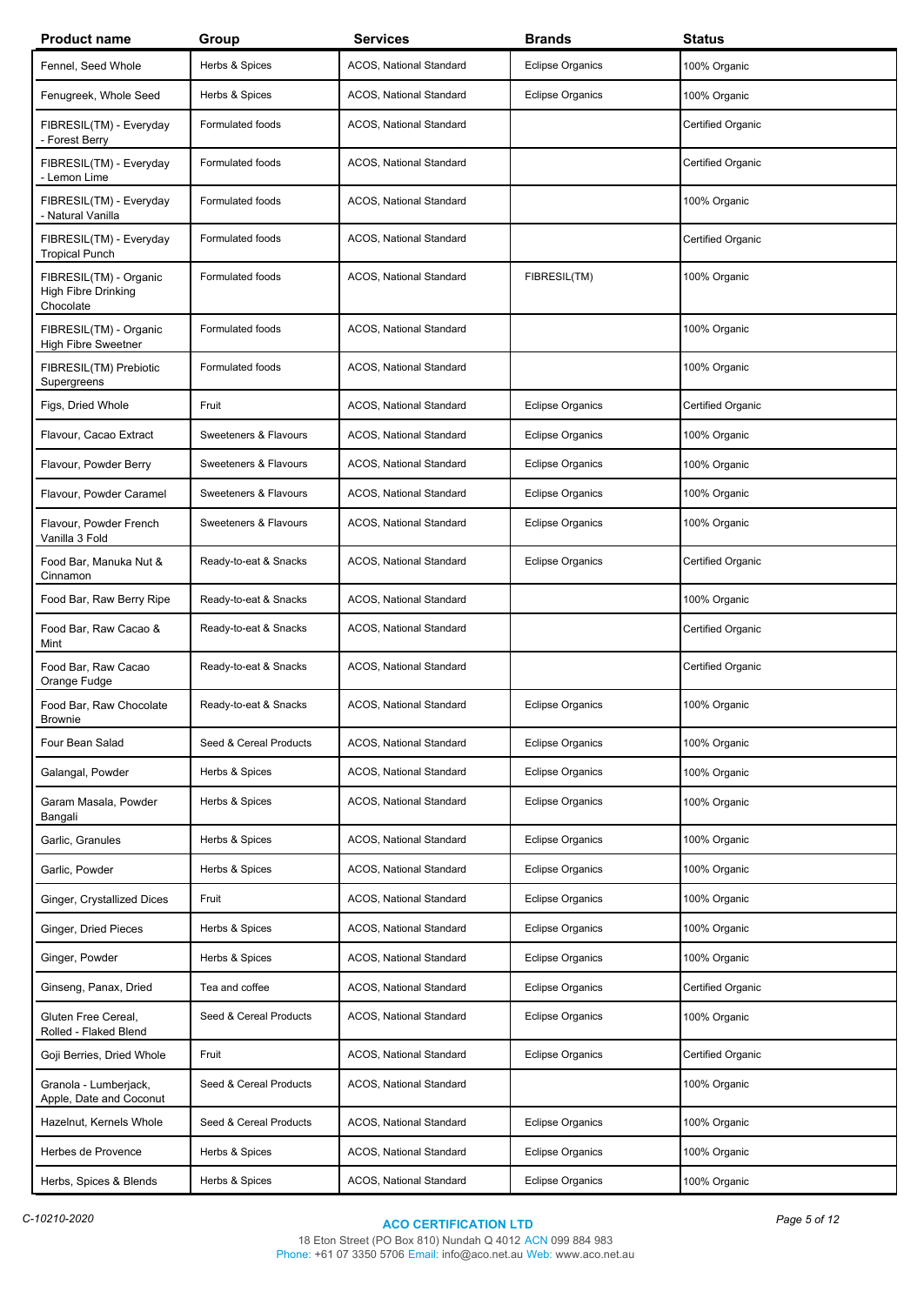| <b>Product name</b>                                         | Group                     | <b>Services</b>         | <b>Brands</b>           | <b>Status</b> |
|-------------------------------------------------------------|---------------------------|-------------------------|-------------------------|---------------|
| Honey                                                       | Sweeteners & Flavours     | ACOS, National Standard | <b>Eclipse Organics</b> | 100% Organic  |
| Honey, Eucalypt                                             | Sweeteners & Flavours     | ACOS, National Standard | <b>Eclipse Organics</b> | 100% Organic  |
| iMuesli(TM) & Muesli<br>Products                            | Seed & Cereal Products    | ACOS, National Standard | iMuesli(TM)             | 100% Organic  |
| Inca Berries                                                | Fruit                     | ACOS, National Standard | <b>Eclipse Organics</b> | 100% Organic  |
| Inulin, Dried Powder Fibre                                  | Formulated foods          | ACOS, National Standard | <b>Eclipse Organics</b> | 100% Organic  |
| Italian Herb Mix                                            | Herbs & Spices            | ACOS, National Standard | <b>Eclipse Organics</b> | 100% Organic  |
| Juniper Berries, Whole                                      | Herbs & Spices            | ACOS, National Standard | <b>Eclipse Organics</b> | 100% Organic  |
| Kaffir Lime, Leaf                                           | Herbs & Spices            | ACOS, National Standard | <b>Eclipse Organics</b> | 100% Organic  |
| Khorasan, Wholegrain<br>Flour                               | Seed & Cereal Products    | ACOS, National Standard | <b>Eclipse Organics</b> | 100% Organic  |
| Lavender, Dried                                             | Herbs & Spices            | ACOS, National Standard | <b>Eclipse Organics</b> | 100% Organic  |
| Legumes, Pulses &<br>Blends with Herbs &<br>Spices Soup Mix | Seed & Cereal Products    | ACOS, National Standard | <b>Eclipse Organics</b> | 100% Organic  |
| Lemon Balm, Leaf                                            | Herbs & Spices            | ACOS, National Standard | <b>Eclipse Organics</b> | 100% Organic  |
| Lemon Grass, Flakes                                         | Herbs & Spices            | ACOS, National Standard | <b>Eclipse Organics</b> | 100% Organic  |
| Lemon Myrtle, Leaf                                          | Herbs & Spices            | ACOS, National Standard | <b>Eclipse Organics</b> | 100% Organic  |
| Lemon, Dried Peel                                           | Herbs & Spices            | ACOS, National Standard | <b>Eclipse Organics</b> | 100% Organic  |
| Lemon, Freeze Dried<br>Powder                               | Fruit                     | ACOS, National Standard | <b>Eclipse Organics</b> | 100% Organic  |
| Lentil, Black Beluga                                        | Seed & Cereal Products    | ACOS, National Standard | <b>Eclipse Organics</b> | 100% Organic  |
| Lentils, French Puy                                         | Seed & Cereal Products    | ACOS, National Standard | Eclipse Organics        | 100% Organic  |
| Lentils, Green-Brown                                        | Seed & Cereal Products    | ACOS, National Standard | <b>Eclipse Organics</b> | 100% Organic  |
| Lima Beans, Whole                                           | Seed & Cereal Products    | ACOS, National Standard | <b>Eclipse Organics</b> | 100% Organic  |
| Lime Beans, Whole                                           | Seed & Cereal Products    | ACOS, National Standard | <b>Eclipse Organics</b> | 100% Organic  |
| Linseed, Whole Brown                                        | Seed & Cereal Products    | ACOS, National Standard | Eclipse Organics        | 100% Organic  |
| LSA, Whole                                                  | Seed & Cereal Products    | ACOS, National Standard | <b>Eclipse Organics</b> | 100% Organic  |
| Maca, Raw Powder                                            | <b>Processed Products</b> | ACOS, National Standard | <b>Eclipse Organics</b> | 100% Organic  |
| Macadamia, Oil Cold<br>Pressed                              | Fats and oils             | ACOS, National Standard | <b>Eclipse Organics</b> | 100% Organic  |
| Macadamia, Raw Whole                                        | Seed & Cereal Products    | ACOS, National Standard | <b>Eclipse Organics</b> | 100% Organic  |
| Macao, Raw Powder<br>Maca & Cacao                           | <b>Processed Products</b> | ACOS, National Standard | <b>Eclipse Organics</b> | 100% Organic  |
| Mango, Dried Diced                                          | Fruit                     | ACOS, National Standard | <b>Eclipse Organics</b> | 100% Organic  |
| Maple, Syrup                                                | Sweeteners & Flavours     | ACOS, National Standard | <b>Eclipse Organics</b> | 100% Organic  |
| Marjoram, Dried Leaf                                        | Herbs & Spices            | ACOS, National Standard | <b>Eclipse Organics</b> | 100% Organic  |
| Marshmallow Root, Dried<br>Powder                           | Herbs & Spices            | ACOS, National Standard | <b>Eclipse Organics</b> | 100% Organic  |
| Meadowsweet, Dried<br>Powder                                | Herbs & Spices            | ACOS, National Standard | <b>Eclipse Organics</b> | 100% Organic  |
| Middle Eastern Blend                                        | Herbs & Spices            | ACOS, National Standard | <b>Eclipse Organics</b> | 100% Organic  |
| <b>Millet Flour</b>                                         | Seed & Cereal Products    | ACOS, National Standard | <b>Eclipse Organics</b> | 100% Organic  |
| Millet, Hulled                                              | Seed & Cereal Products    | ACOS, National Standard | <b>Eclipse Organics</b> | 100% Organic  |
| Millet, Wholegrain<br>Rolled-Flaked                         | Seed & Cereal Products    | ACOS, National Standard | <b>Eclipse Organics</b> | 100% Organic  |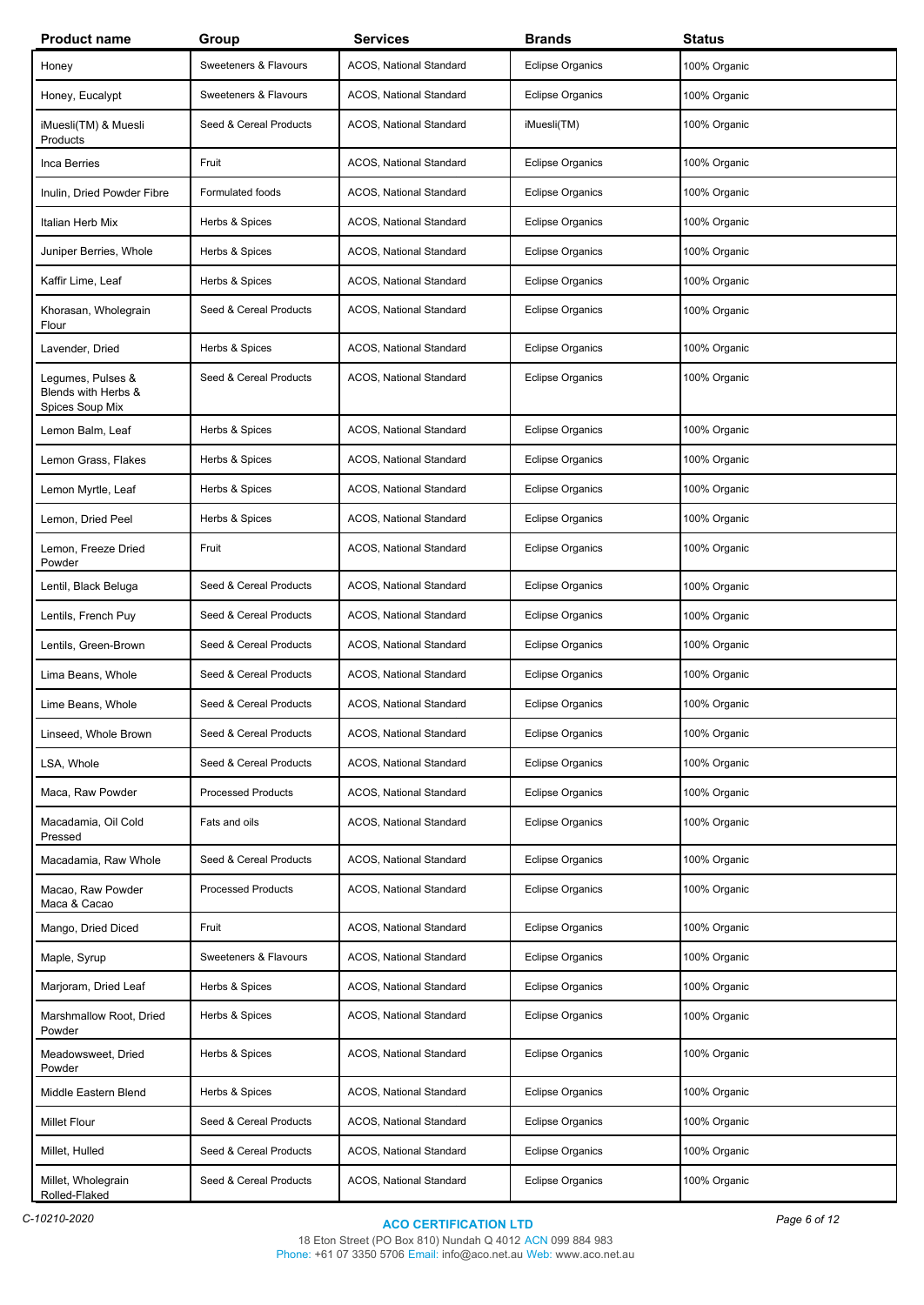| <b>Product name</b>                                    | Group                  | Services                | <b>Brands</b>           | <b>Status</b>                     |
|--------------------------------------------------------|------------------------|-------------------------|-------------------------|-----------------------------------|
| Mint, Leaf                                             | Herbs & Spices         | ACOS, National Standard | <b>Eclipse Organics</b> | 100% Organic                      |
| Muesli, Light & Crisp<br>Gluten Free                   | Seed & Cereal Products | ACOS, National Standard |                         | 100% Organic<br>Certified Organic |
| Muesli, Paleo Hemp and<br>Honey                        | Seed & Cereal Products | ACOS, National Standard |                         | 100% Organic                      |
| Muesli, Paleo Nut and<br>Fruit Crunch                  | Seed & Cereal Products | ACOS, National Standard |                         | 100% Organic                      |
| Muesli, Toasted Cacao &<br>Coconut Rough With<br>Berry | Seed & Cereal Products | ACOS, National Standard |                         | 100% Organic                      |
| Muesli, Toasted Coconut<br>Rough with Berry            | Seed & Cereal Products | ACOS, National Standard |                         | 100% Organic                      |
| Muesli, Toasted Custom<br>Made                         | Seed & Cereal Products | ACOS, National Standard | <b>Eclipse Organics</b> | 100% Organic                      |
| Muesli, Toasted Maple<br>Apple and Cranberry           | Seed & Cereal Products | ACOS, National Standard | <b>Eclipse Organics</b> | 100% Organic                      |
| Muesli, Toasted Nuts,<br>Honey & Chia                  | Seed & Cereal Products | ACOS, National Standard | <b>Eclipse Organics</b> | 100% Organic                      |
| Muesli, Toasted Verry<br>Berry Nut-Free                | Seed & Cereal Products | ACOS, National Standard |                         | 100% Organic                      |
| Mulberries, Dried Whole                                | Fruit                  | ACOS, National Standard | <b>Eclipse Organics</b> | 100% Organic                      |
| Mung Beans, Dried<br>Whole                             | Seed & Cereal Products | ACOS, National Standard | <b>Eclipse Organics</b> | 100% Organic                      |
| Mung Dhal                                              | Seed & Cereal Products | ACOS, National Standard | <b>Eclipse Organics</b> | 100% Organic                      |
| Mushroom, Dried Shitake                                | Fruit                  | ACOS, National Standard | <b>Eclipse Organics</b> | 100% Organic                      |
| Mustard, Seed Black                                    | Herbs & Spices         | ACOS, National Standard | <b>Eclipse Organics</b> | 100% Organic                      |
| Mustard, Yellow Whole                                  | Herbs & Spices         | ACOS, National Standard | <b>Eclipse Organics</b> | 100% Organic                      |
| Mutligrain Wholegrain<br>Puffs                         | Seed & Cereal Products | ACOS, National Standard | <b>Eclipse Organics</b> | 100% Organic                      |
| Nigella, Whole Seeds                                   | Herbs & Spices         | ACOS, National Standard | <b>Eclipse Organics</b> | 100% Organic                      |
| Nutmeg, Powder                                         | Herbs & Spices         | ACOS, National Standard | <b>Eclipse Organics</b> | 100% Organic                      |
| Nutmeg, Whole                                          | Herbs & Spices         | ACOS, National Standard | <b>Eclipse Organics</b> | 100% Organic                      |
| Oat, Dried Bran                                        | Seed & Cereal Products | ACOS, National Standard | <b>Eclipse Organics</b> | 100% Organic                      |
| Oats, Quick Whole                                      | Seed & Cereal Products | ACOS, National Standard | <b>Eclipse Organics</b> | 100% Organic                      |
| Oats, Rolled Flaked<br><b>Wholegrain Stabilised</b>    | Seed & Cereal Products | ACOS, National Standard | <b>Eclipse Organics</b> | 100% Organic                      |
| Oats, Steel Cut                                        | Seed & Cereal Products | ACOS, National Standard | <b>Eclipse Organics</b> | 100% Organic                      |
| Oats, Whole Groats                                     | Seed & Cereal Products | ACOS, National Standard | <b>Eclipse Organics</b> | 100% Organic                      |
| Oats, Wholegrain Flour                                 | Seed & Cereal Products | ACOS, National Standard | <b>Eclipse Organics</b> | 100% Organic                      |
| Omega Energy Mix,<br><b>Whole Power Seeds</b>          | Ready-to-eat & Snacks  | ACOS, National Standard | <b>Eclipse Organics</b> | 100% Organic                      |
| Omega Energy Plus,<br>Power Seeds with Raw<br>Cacao    | Ready-to-eat & Snacks  | ACOS, National Standard | <b>Eclipse Organics</b> | Certified Organic                 |
| Onion, Dried Flakes                                    | Herbs & Spices         | ACOS, National Standard | <b>Eclipse Organics</b> | 100% Organic                      |
| Onion, Powder                                          | Herbs & Spices         | ACOS, National Standard | <b>Eclipse Organics</b> | 100% Organic                      |
| Orange, Dried Peel Sweet                               | Herbs & Spices         | ACOS, National Standard | <b>Eclipse Organics</b> | 100% Organic                      |
| Oregano, Leaf Flakes                                   | Herbs & Spices         | ACOS, National Standard | Eclipse Organics        | 100% Organic                      |
| Organic Apricot & Almond<br>Muesli                     | Seed & Cereal Products | ACOS, National Standard | <b>Eclipse Organics</b> | Certified Organic                 |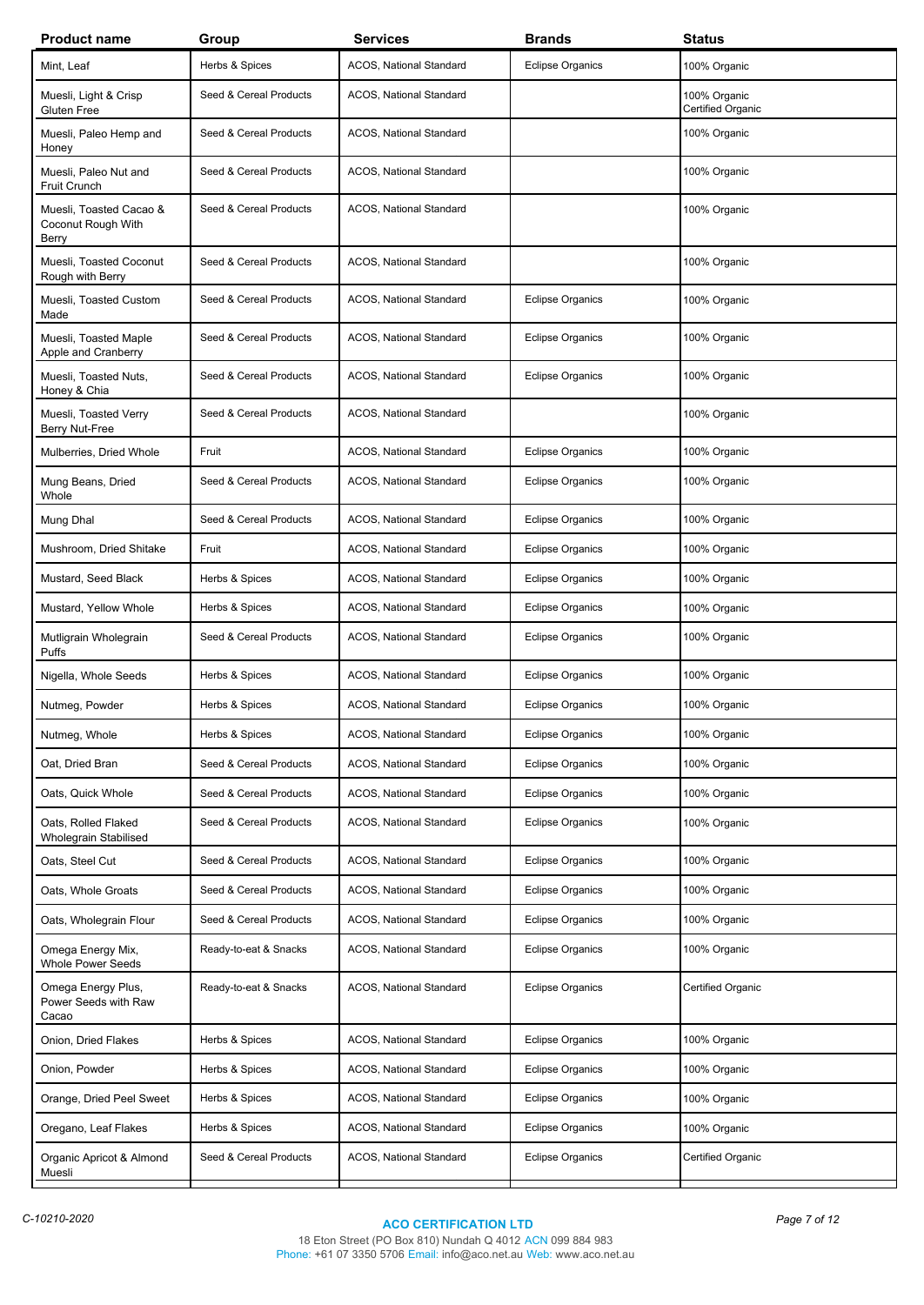| <b>Product name</b>                        | Group                     | <b>Services</b>         | <b>Brands</b>           | <b>Status</b>     |
|--------------------------------------------|---------------------------|-------------------------|-------------------------|-------------------|
| Organic Blueberries -<br>Freeze/Dried      | <b>Processed Products</b> | ACOS, National Standard |                         | Certified Organic |
| Organic Caramel Drinking<br>Chocolate      | <b>Processed Products</b> | ACOS, National Standard | <b>Eclipse Organics</b> | 100% Organic      |
| Organic Dairy Free<br>Drinking Chocolate   | <b>Processed Products</b> | ACOS, National Standard | <b>Eclipse Organics</b> | 100% Organic      |
| Organic Drinking<br>Chocolate              | <b>Processed Products</b> | ACOS, National Standard | <b>Eclipse Organics</b> | 100% Organic      |
| Organic Raspberries -<br>Freeze/Dried      | <b>Processed Products</b> | ACOS, National Standard |                         | Certified Organic |
| Organic Soy Drinking<br>Chocolate          | <b>Processed Products</b> | ACOS, National Standard | <b>Eclipse Organics</b> | 100% Organic      |
| Organic Strawberries -<br>Freeze/Dried     | <b>Processed Products</b> | ACOS, National Standard |                         | Certified Organic |
| Papaya, Dried Sliced                       | Fruit                     | ACOS, National Standard | <b>Eclipse Organics</b> | 100% Organic      |
| Paprika, Sweet Powder                      | Herbs & Spices            | ACOS, National Standard | <b>Eclipse Organics</b> | 100% Organic      |
| Paprika, Sweet Powder<br>Smoked            | Herbs & Spices            | ACOS, National Standard | <b>Eclipse Organics</b> | 100% Organic      |
| Parsley, Leaf                              | Herbs & Spices            | ACOS, National Standard | <b>Eclipse Organics</b> | 100% Organic      |
| Pea, dried split green                     | Seed & Cereal Products    | ACOS, National Standard | <b>Eclipse Organics</b> | 100% Organic      |
| Pea, Yellow Split                          | Seed & Cereal Products    | ACOS, National Standard | <b>Eclipse Organics</b> | 100% Organic      |
| Peanut Butter, Roasted<br>Crunchy          | <b>Processed Products</b> | ACOS, National Standard | <b>Eclipse Organics</b> | 100% Organic      |
| Peanut Butter, Roasted<br>Smooth           | <b>Processed Products</b> | ACOS, National Standard | <b>Eclipse Organics</b> | 100% Organic      |
| Peanut Butter, Roasted<br>Smooth Chocolate | <b>Processed Products</b> | ACOS, National Standard | <b>Eclipse Organics</b> | 100% Organic      |
| Peanut, Raw                                | Seed & Cereal Products    | ACOS, National Standard | <b>Eclipse Organics</b> | 100% Organic      |
| Peanut, Roasted                            | Seed & Cereal Products    | ACOS, National Standard | <b>Eclipse Organics</b> | 100% Organic      |
| Pear, Dried Dehumidified                   | Fruit                     | ACOS, National Standard | <b>Eclipse Organics</b> | 100% Organic      |
| Pecan                                      | Seed & Cereal Products    | ACOS, National Standard | <b>Eclipse Organics</b> | 100% Organic      |
| Pepitas, Raw Whole                         | Seed & Cereal Products    | ACOS, National Standard | <b>Eclipse Organics</b> | 100% Organic      |
| Peppercorn, White Whole                    | Herbs & Spices            | ACOS, National Standard | <b>Eclipse Organics</b> | 100% Organic      |
| Peppercorn, Whole Black                    | Herbs & Spices            | ACOS, National Standard | <b>Eclipse Organics</b> | 100% Organic      |
| Peppermint, Dried Leaf                     | Tea and coffee            | ACOS, National Standard | <b>Eclipse Organics</b> | 100% Organic      |
| <b>Pine Nuts</b>                           | Seed & Cereal Products    | ACOS, National Standard | <b>Eclipse Organics</b> | 100% Organic      |
| Pineapple, Dried Sliced                    | Fruit                     | ACOS, National Standard | <b>Eclipse Organics</b> | 100% Organic      |
| Polenta, Wholegrain                        | Seed & Cereal Products    | ACOS, National Standard | <b>Eclipse Organics</b> | 100% Organic      |
| Potato, Flour (Starch)                     | Seed & Cereal Products    | ACOS, National Standard | <b>Eclipse Organics</b> | 100% Organic      |
| Prunes, Semi-Dried                         | Fruit                     | ACOS, National Standard | <b>Eclipse Organics</b> | 100% Organic      |
| Prunes, Semi-Dried Pitted                  | Fruit                     | ACOS, National Standard | <b>Eclipse Organics</b> | 100% Organic      |
| Psyllium, Hulled Powder<br>Husks           | Seed & Cereal Products    | ACOS, National Standard | <b>Eclipse Organics</b> | 100% Organic      |
| Psyllium, Husks                            | Seed & Cereal Products    | ACOS, National Standard | <b>Eclipse Organics</b> | 100% Organic      |
| Pumpkin Pie Spice Blend                    | Herbs & Spices            | ACOS, National Standard | <b>Eclipse Organics</b> | 100% Organic      |
| Quinoa, Puffs                              | Seed & Cereal Products    | ACOS, National Standard | <b>Eclipse Organics</b> | 100% Organic      |
| Quinoa, Black                              | Seed & Cereal Products    | ACOS, National Standard | <b>Eclipse Organics</b> | 100% Organic      |
| Quinoa, Flour                              | Seed & Cereal Products    | ACOS, National Standard | <b>Eclipse Organics</b> | 100% Organic      |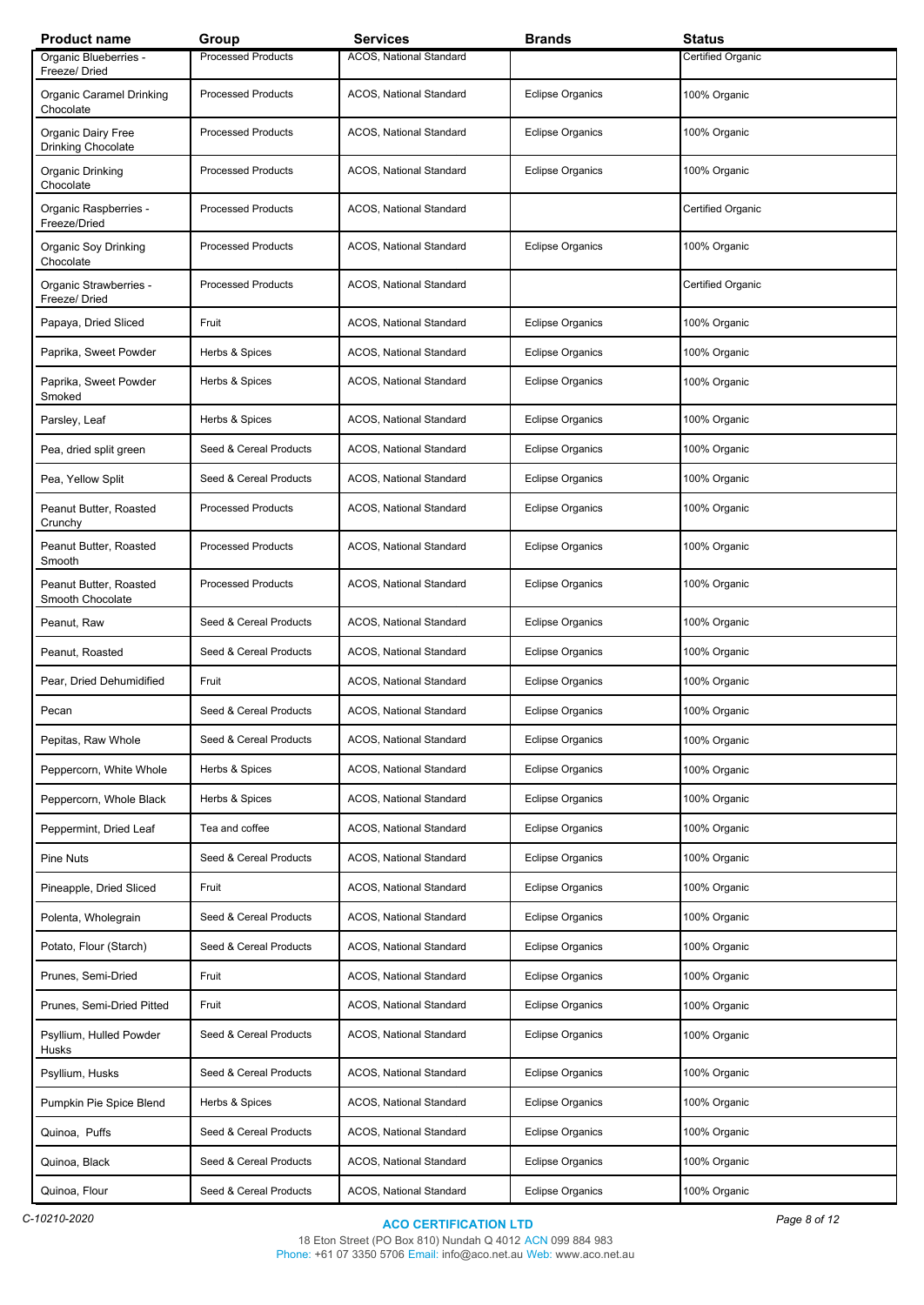| <b>Product name</b>                              | Group                     | <b>Services</b>         | <b>Brands</b>           | <b>Status</b>                 |
|--------------------------------------------------|---------------------------|-------------------------|-------------------------|-------------------------------|
| Quinoa, Red                                      | Seed & Cereal Products    | ACOS, National Standard | <b>Eclipse Organics</b> | 100% Organic                  |
| Quinoa, Rolled Flaked<br>White                   | Seed & Cereal Products    | ACOS, National Standard | <b>Eclipse Organics</b> | 100% Organic                  |
| Quinoa, Tri-Colour                               | Seed & Cereal Products    | ACOS, National Standard | <b>Eclipse Organics</b> | 100% Organic                  |
| Quinoa, White                                    | Seed & Cereal Products    | ACOS, National Standard | <b>Eclipse Organics</b> | 100% Organic                  |
| Raisins, Dried Whole<br><b>Thompson Seedless</b> | Fruit                     | ACOS, National Standard | <b>Eclipse Organics</b> | Certified Organic             |
| Raisins, Flame Jumbo                             | Fruit                     | ACOS, National Standard | <b>Eclipse Organics</b> | 100% Organic                  |
| Rapadura Sugar,<br>Granules                      | Sweeteners & Flavours     | ACOS, National Standard | <b>Eclipse Organics</b> | Certified Organic             |
| Raw Boost, Superfood<br>Powder                   | <b>Processed Products</b> | ACOS, National Standard | <b>Eclipse Organics</b> | Made with Organic Ingredients |
| Raw Paleo Bar - Coconut<br>Rough                 | Ready-to-eat & Snacks     | ACOS, National Standard | <b>Eclipse Organics</b> | 100% Organic                  |
| <b>Red Kidney Beans</b>                          | Seed & Cereal Products    | ACOS, National Standard | <b>Eclipse Organics</b> | 100% Organic                  |
| <b>Red Lentil</b>                                | Seed & Cereal Products    | ACOS, National Standard | <b>Eclipse Organics</b> | 100% Organic                  |
| Rice Bran, Brown Stick                           | Seed & Cereal Products    | ACOS, National Standard | <b>Eclipse Organics</b> | 100% Organic                  |
| Rice Malt Syrup                                  | Fruit                     | ACOS, National Standard | <b>Eclipse Organics</b> | 100% Organic                  |
| Rice Protein 80%,<br>Powder Brown Sprouted       | <b>Processed Products</b> | ACOS, National Standard | <b>Eclipse Organics</b> | Certified Organic             |
| Rice, Basmatti Brown                             | Seed & Cereal Products    | ACOS, National Standard | <b>Eclipse Organics</b> | 100% Organic                  |
| Rice, Basmatti White                             | Seed & Cereal Products    | ACOS, National Standard | <b>Eclipse Organics</b> | 100% Organic                  |
| Rice, Black Wild                                 | Seed & Cereal Products    | ACOS, National Standard | <b>Eclipse Organics</b> | 100% Organic                  |
| Rice, Brown Flakes                               | Seed & Cereal Products    | ACOS, National Standard | <b>Eclipse Organics</b> | 100% Organic                  |
| Rice, Brown Long Grain                           | Seed & Cereal Products    | ACOS, National Standard | <b>Eclipse Organics</b> | 100% Organic                  |
| Rice, Brown Medium<br>Grain, Rain Fed            | Seed & Cereal Products    | ACOS, National Standard | <b>Eclipse Organics</b> | 100% Organic                  |
| Rice, Brown Puffs                                | Seed & Cereal Products    | ACOS, National Standard | <b>Eclipse Organics</b> | 100% Organic                  |
| Rice, Flour Brown                                | Seed & Cereal Products    | ACOS, National Standard | <b>Eclipse Organics</b> | 100% Organic                  |
| Rice, Kyeema- Fragrant<br><b>Brown</b>           | Seed & Cereal Products    | ACOS, National Standard | <b>Eclipse Organics</b> | 100% Organic                  |
| Rice, Par-Polished<br>Koshihikari                | Seed & Cereal Products    | ACOS, National Standard | <b>Eclipse Organics</b> | 100% Organic                  |
| Rice, Syrup Malt                                 | Sweeteners & Flavours     | ACOS, National Standard | <b>Eclipse Organics</b> | 100% Organic                  |
| Rice, White Biodynamic<br>Medium Grain           | Seed & Cereal Products    | ACOS, National Standard | <b>Eclipse Organics</b> | 100% Organic                  |
| Rosehip Granules                                 | Tea and coffee            | ACOS, National Standard | <b>Eclipse Organics</b> | 100% Organic                  |
| Rosemary, Dried Leaf                             | Herbs & Spices            | ACOS, National Standard | <b>Eclipse Organics</b> | 100% Organic                  |
| Rye, Wholegrain                                  | Seed & Cereal Products    | ACOS, National Standard | <b>Eclipse Organics</b> | 100% Organic                  |
| Rye, Wholegrain Flour                            | Seed & Cereal Products    | ACOS, National Standard | <b>Eclipse Organics</b> | 100% Organic                  |
| Sage, Leaf                                       | Herbs & Spices            | ACOS, National Standard | <b>Eclipse Organics</b> | 100% Organic                  |
| Sesame, Flour                                    | Seed & Cereal Products    | ACOS, National Standard | <b>Eclipse Organics</b> | 100% Organic                  |
| Sesame, Hulled Whole                             | Seed & Cereal Products    | ACOS, National Standard | <b>Eclipse Organics</b> | 100% Organic                  |
| Sesame, Hulled Whole<br><b>Black Seeds</b>       | Seed & Cereal Products    | ACOS, National Standard | <b>Eclipse Organics</b> | 100% Organic                  |
| Slippery Elm, Dried<br>Powder                    | <b>Processed Products</b> | ACOS, National Standard | <b>Eclipse Organics</b> | 100% Organic                  |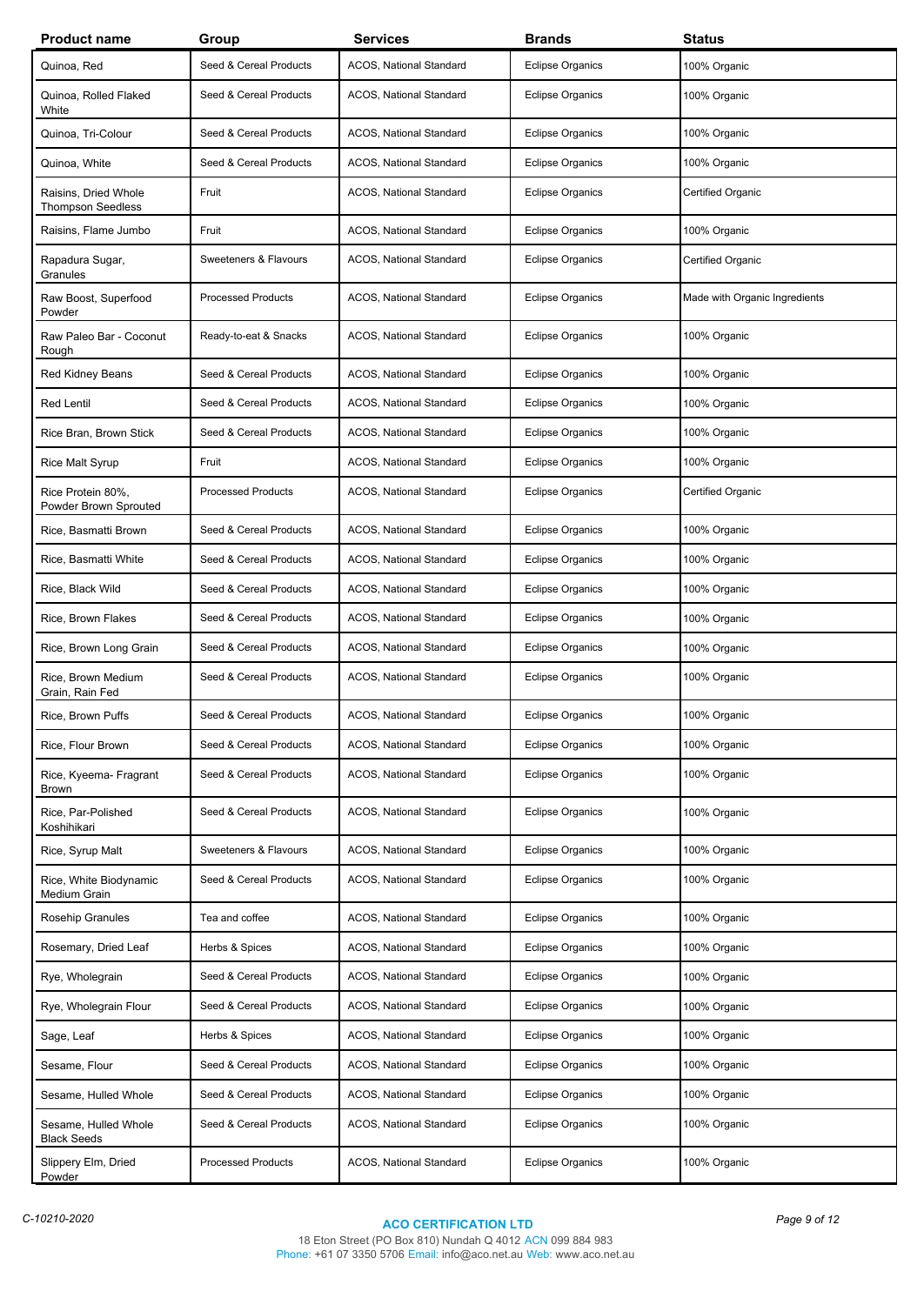| <b>Product name</b>                                             | Group                     | <b>Services</b>         | <b>Brands</b>           | <b>Status</b>     |
|-----------------------------------------------------------------|---------------------------|-------------------------|-------------------------|-------------------|
| Sorghum, Flour                                                  | Seed & Cereal Products    | ACOS, National Standard | <b>Eclipse Organics</b> | 100% Organic      |
| Sorghum, Puffs                                                  | Seed & Cereal Products    | ACOS, National Standard | <b>Eclipse Organics</b> | 100% Organic      |
| Soy Milk, Powder                                                | Soy Products              | ACOS, National Standard | <b>Eclipse Organics</b> | 100% Organic      |
| Soybean, Whole                                                  | Seed & Cereal Products    | ACOS, National Standard | Eclipse Organics        | 100% Organic      |
| Spelt, Unbleached White<br>Flour                                | Seed & Cereal Products    | ACOS, National Standard | <b>Eclipse Organics</b> | 100% Organic      |
| Spelt, Whole Grains                                             | Seed & Cereal Products    | ACOS, National Standard | <b>Eclipse Organics</b> | 100% Organic      |
| Spelt, Wholegrain Flour                                         | Seed & Cereal Products    | ACOS, National Standard | <b>Eclipse Organics</b> | 100% Organic      |
| Spelt, Wholegrain Rolled<br>- Flaked                            | Seed & Cereal Products    | ACOS, National Standard | <b>Eclipse Organics</b> | 100% Organic      |
| Spice Rub Set, Veg Meat<br>Fish & Chicken                       | Herbs & Spices            | ACOS, National Standard | <b>Eclipse Organics</b> | 100% Organic      |
| Spice Rub, Bgurk - Lively<br>Herbs for Chicken or<br>Vegetables | Herbs & Spices            | ACOS, National Standard | <b>Eclipse Organics</b> | 100% Organic      |
| Spice Rub, Curry                                                | Herbs & Spices            | ACOS, National Standard | <b>Eclipse Organics</b> | 100% Organic      |
| Spice Rub, Moo - Spicy<br>for Meat or Vegetables                | Herbs & Spices            | ACOS, National Standard | <b>Eclipse Organics</b> | 100% Organic      |
| Spice Rub, Nemo -<br>Herbed Lemon for Fish or<br>Vegetables     | Herbs & Spices            | ACOS, National Standard | <b>Eclipse Organics</b> | 100% Organic      |
| Spirulina, Powder                                               | Vegetables                | ACOS, National Standard | <b>Eclipse Organics</b> | 100% Organic      |
| SPS Seed Mix,<br>Sunflower, Pepitas and<br>Sesame               | Ready-to-eat & Snacks     | ACOS, National Standard | <b>Eclipse Organics</b> | 100% Organic      |
| Star Anise, Whole                                               | Herbs & Spices            | ACOS, National Standard | <b>Eclipse Organics</b> | 100% Organic      |
| Stevia, Leaf Powder                                             | Sweeteners & Flavours     | ACOS, National Standard | <b>Eclipse Organics</b> | Certified Organic |
| Stevia, Powder Reb A<br>67%                                     | Sweeteners & Flavours     | ACOS, National Standard | <b>Eclipse Organics</b> | Certified Organic |
| Sugar, Raw Granules                                             | Sweeteners & Flavours     | ACOS, National Standard | <b>Eclipse Organics</b> | Certified Organic |
| Sultanas, Dried Whole<br><b>Naturally Dried</b>                 | Fruit                     | ACOS, National Standard | Eclipse Organics        | 100% Organic      |
| Sumac Berry, Powder                                             | Herbs & Spices            | ACOS, National Standard | <b>Eclipse Organics</b> | 100% Organic      |
| Sunflower Oil, Oil High<br>Oleic                                | Fats and oils             | ACOS, National Standard | <b>Eclipse Organics</b> | 100% Organic      |
| Sunflower Seeds, Kernels<br>Whole                               | Seed & Cereal Products    | ACOS, National Standard | <b>Eclipse Organics</b> | 100% Organic      |
| Super 6, Rolled Flaked<br><b>Eclipse Cereal Blend</b>           | Seed & Cereal Products    | ACOS, National Standard | <b>Eclipse Organics</b> | 100% Organic      |
| Supergreen, Powder<br><b>Barley and Wheat Grass</b>             | Vegetables                | ACOS, National Standard | <b>Eclipse Organics</b> | 100% Organic      |
| Supergreens, Powder<br><b>Boost</b>                             | <b>Processed Products</b> | ACOS, National Standard | <b>Eclipse Organics</b> | 100% Organic      |
| Tahini, Hulled Butter                                           | Seed & Cereal Products    | ACOS, National Standard | <b>Eclipse Organics</b> | 100% Organic      |
| Tahini, Unhulled Butter                                         | Seed & Cereal Products    | ACOS, National Standard | <b>Eclipse Organics</b> | 100% Organic      |
| Tapioca, Dried Flour<br>Starch                                  | Seed & Cereal Products    | ACOS, National Standard | <b>Eclipse Organics</b> | 100% Organic      |
| Tea, Leaf Black OP                                              | Tea and coffee            | ACOS, National Standard | <b>Eclipse Organics</b> | 100% Organic      |
| Tea, Leaf Green China                                           | Tea and coffee            | ACOS, National Standard | <b>Eclipse Organics</b> | 100% Organic      |
| Tea, Leaf Green Jasmine                                         | Tea and coffee            | ACOS, National Standard | <b>Eclipse Organics</b> | Certified Organic |
| Tea, Leaf Oolong /<br>Wu-long                                   | Tea and coffee            | ACOS, National Standard | <b>Eclipse Organics</b> | 100% Organic      |